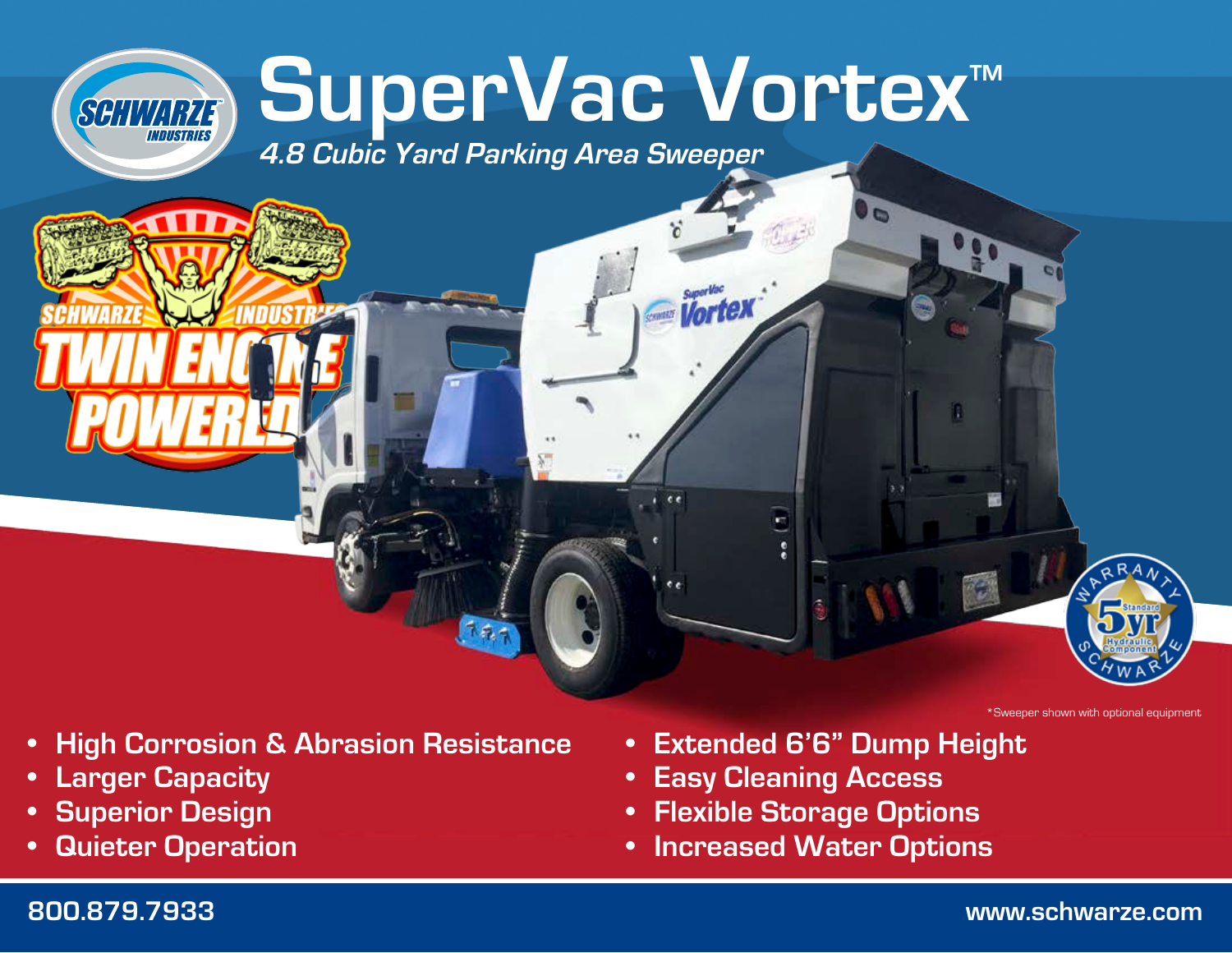## ${\sf SuperVac \: Vortex}^{\sf \tiny \#}$ Powerful All-Gas Parking Area Sweeper



**Design contractors need to attract and retain customers.**

**4.8 Cubic Yard Hopper**

**located sweeping controls.**

perVac **Vortex** 

**Comfortable seating and convenient An optional shroud with sound attenuating foam inner liner.**



#### **MUST HAVE OPTIONS**

**INCREASE YOUR WATER** Add up to 159 gallons of water.

#### **BETTER DUST SUPPRESSION**

Choose a hopper spray bar or front spray bar for added dust suppression.

**MORE PRODUCTIVITY** Add a second side broom brooms or choose the 14,500lb GVWR chassis.

**BETTER VISIBILITY** Up to three cameras available for better visuals.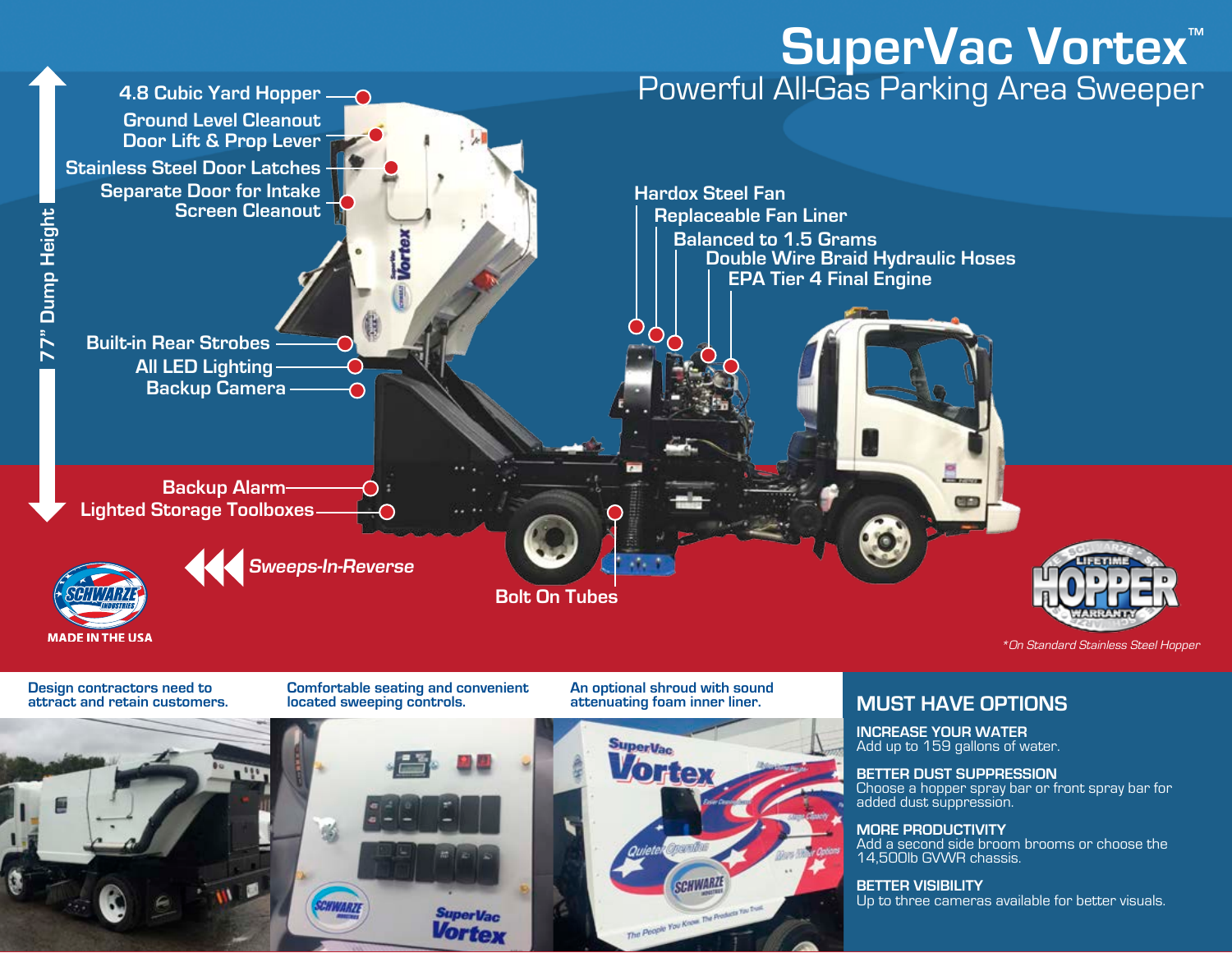#### **VALUE** We are dedicated to satisfying our customers by providing the most advanced training for their specific needs. Our training programs are designed to help operators of all skill levels learn the best operating practices for their Schwarze equipment.

#### **PERFORMANCE**

There is a lot riding on creating solutions that are suited to the particular needs of different industry applications. Innovation often involves high technology, but doesn't always have to be. Some of our best ideas have been simple, based on a clear and deep understanding of our customers' working lives.

### **QUALITY**

In a Schwarze product, end user concerns like fuel efficiency, serviceability, durability, purchase cost, service cost, etc. are all taken into account. We also consider the needs and strive for ease of use and application optimization. It should be obvious, because when it comes to cost of ownership, quality pays.



"I am very happy with the added hopper size and quieter operation."

"The Vortex delivers all the performance one expects from a Schwarze sweeper."

"Just like the other SuperVac models, it's a breeze to clean."

"The new enhanced SuperVac Votrex is a perfect blend of functionality & performance."

#### **CUSTOMER SUPPORT**

Being a Schwarze customer means having a complete set of services at your fingertips. Schwarze can offer you a long-term relationship, protect your revenue and provide a full range of customer solutions, delivered by passionate people. At Schwarze, we don't see effective service and support just as an added value to your purchase, but as an integral part of it.





#### **PUBLIC SAFETY**

No other name speaks safety louder than Schwarze. Protecting operators, those around them, and minimizing our environmental impact are traditional values that continue to shape our product design philosophy.





#### **800.879.7933 www.schwarze.com**